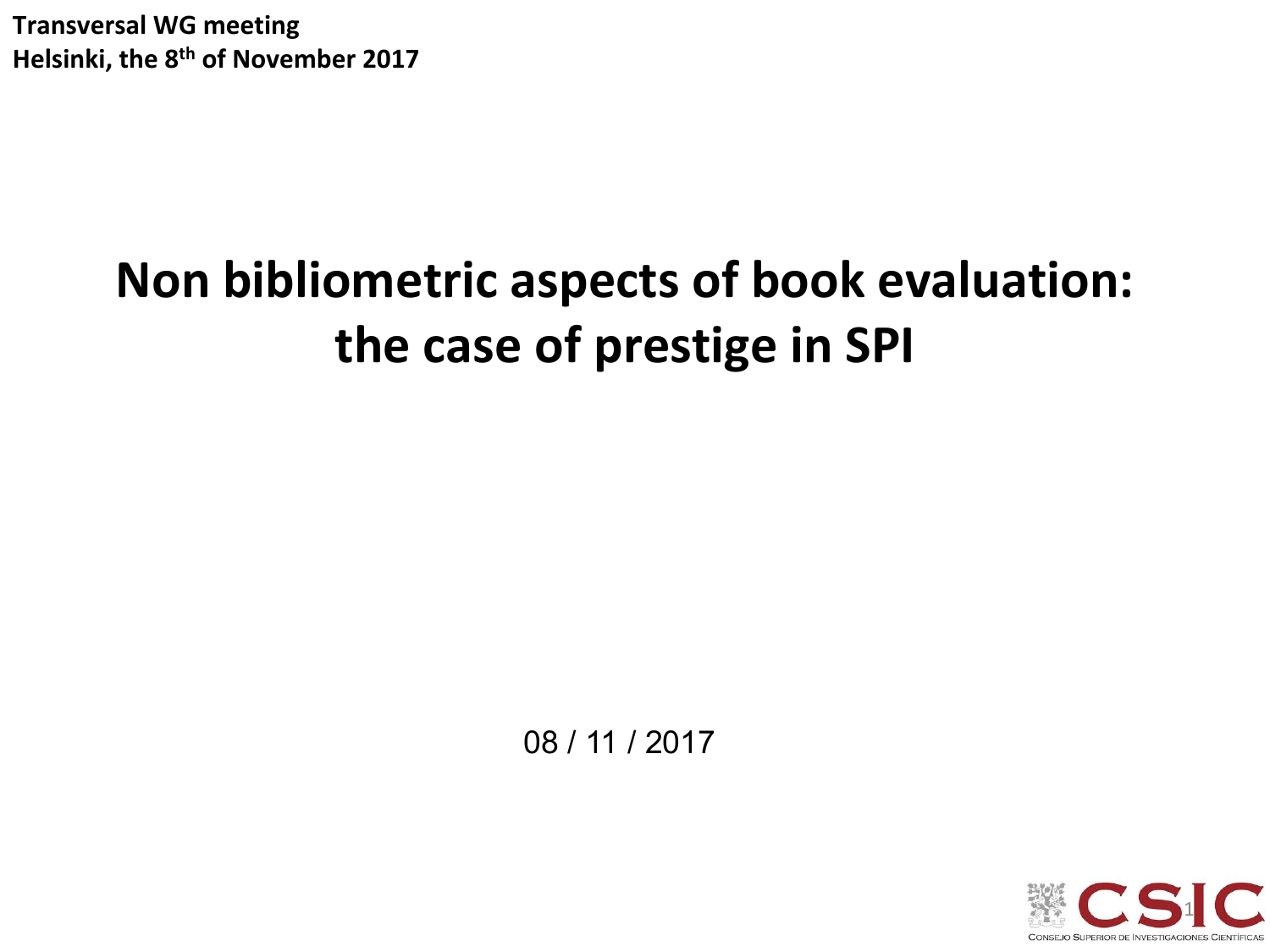## General overview of SPI, Scholarly Publishers Indicators



http://ilia.cchs.csic.es/SPI<br>2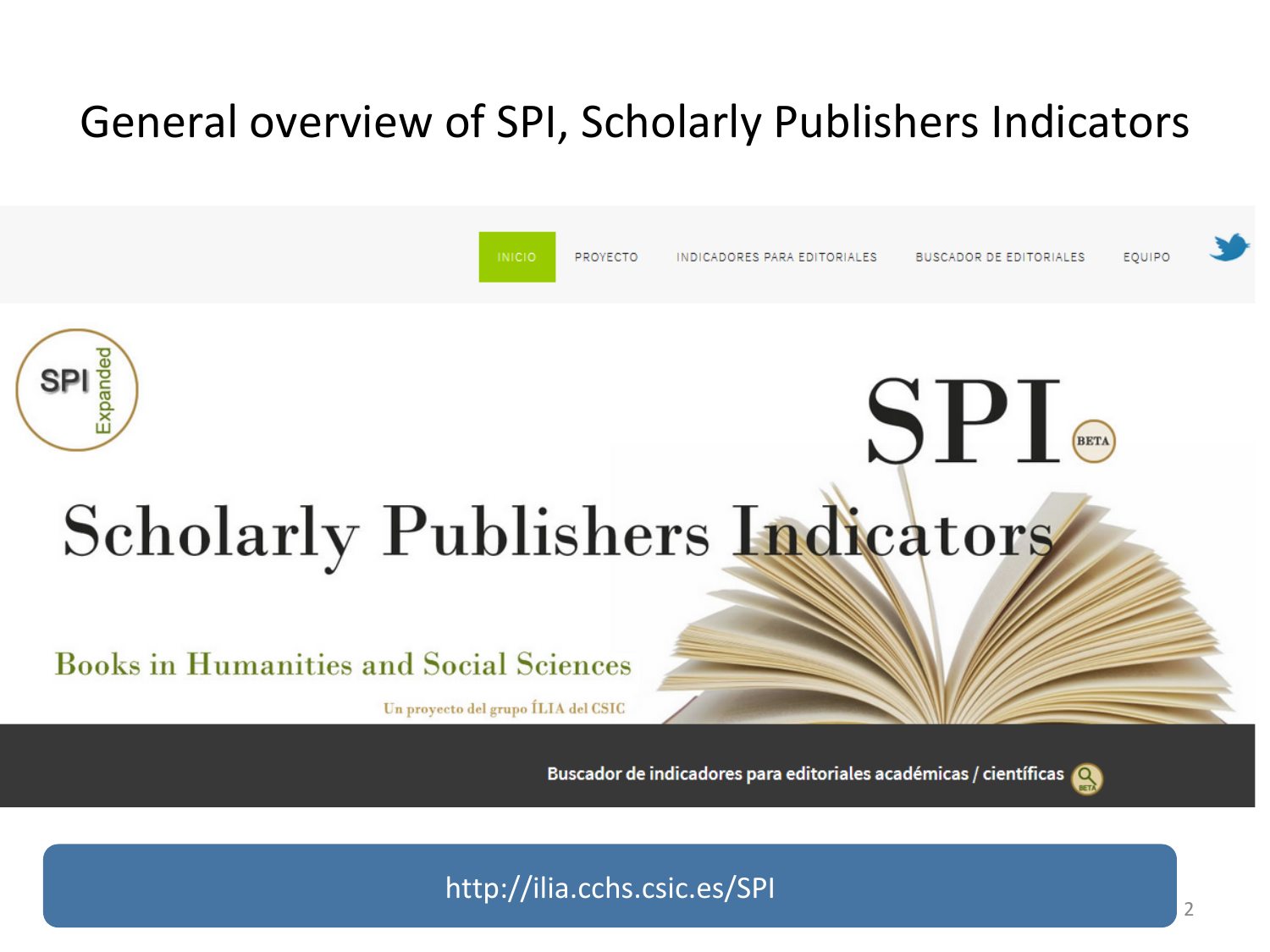## Rankings of publishers according to their perceived prestige

#### Prestigio de las editoriales según expertos españoles. Editoriales mejor valoradas por sectores (2014)

#### **Editoriales españolas**

#### **Editoriales extranjeras**

| Posición | Editorial                             | <b>ICEE</b> | Posición | Editorial                                     | ICEE   |
|----------|---------------------------------------|-------------|----------|-----------------------------------------------|--------|
|          | Alianza (Grupo Anaya, Hachette Livre) | 17.990      |          | Cambridge University Press                    | 19.335 |
|          | Crítica (Grupo Planeta)               | 13.517      | 2        | Oxford University Press                       | 13.520 |
| 3        | Marcial Pons                          | 9.825       | 3        | Routledge (Francis & Taylor Group)            | 4.378  |
| 4        | Cátedra (Grupo Anaya, Hachette Livre) | 9.493       | 4        | Brill                                         | 2.159  |
| 5        | Akal (Akal)                           | 8.381       | 5        | <b>Brepols</b>                                | 2.084  |
| 6        | Ariel (Grupo Planeta)                 | 7.158       | 6        | Harvard University Press                      | 1.933  |
|          | Csic                                  | 6.099       | 7        | Presses Universitaires De France (Puf)        | 1.605  |
| 8        | Siglo XXI De España (Akal)            | 4.063       | 8        | McGraw Hill                                   | 1.501  |
| 9        | Fondo De Cultura Economica            | 3.539       | 9        | Ashgate Publishing (Ashgate Publishing Group) | 1.392  |
| 10       | Síntesis                              | 2.596       | 10       | Springer                                      | 1.357  |
| 11       | Taurus                                | 2.033       | 11       | Blackwell                                     | 1.341  |
| 12       | Sílex                                 | 1.854       | 12       | Elsevier                                      | 1.303  |
| 13       | Biblioteca Nueva                      | 1.751       | 13       | Sage                                          | 1.009  |
| 14       | Dykinson                              | 1.456       | 14       | Chicago University Press                      | 0.959  |
| 15       | Tirant Lo Blanch                      | 1.438       | 15       | Macmillan                                     | 0.913  |
| 16       | Casa De Velazquez                     | 1.427       | 16       | Princeton University Press                    | 0.887  |
|          |                                       |             |          |                                               |        |

### http://ilia.cchs.csic.es/SPI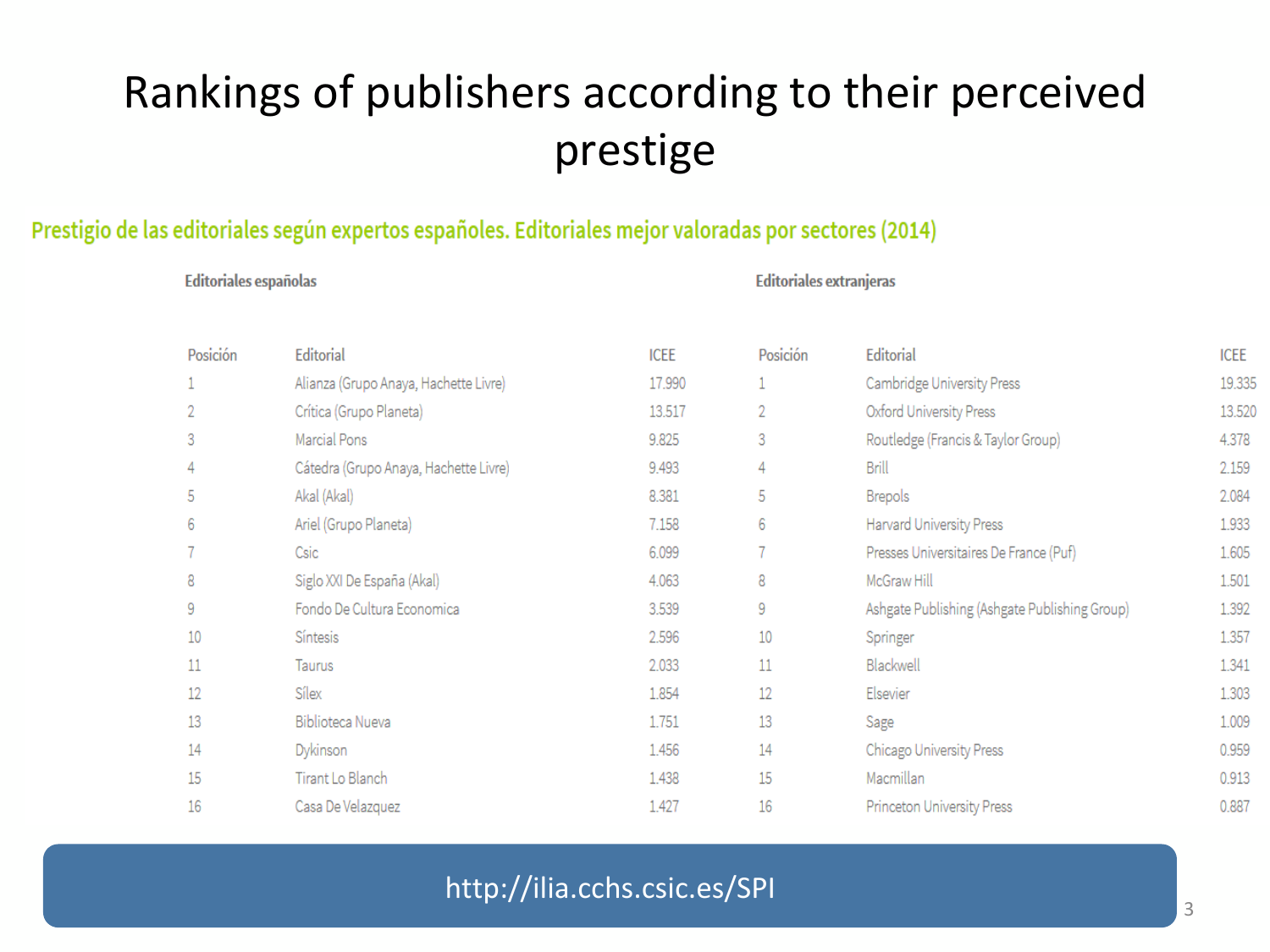## The perceived prestige of publishers: underlying concepts (I)

2013 Survey

*"Con el objetivo de acotar el concepto de prestigio se ofrecen a continuación algunos componentes del término: especialización de la editorial; trayectoria continuada; sistemas de evaluación rigurosos; impacto científico y reseñas; difusión y distribución; calidad editorial; marketing editorial; traducciones; proyección internacional de la editorial; variedad de formatos de edición."* 

With the objective of delimiting the concept of prestige, some of the components underlying it are listed: **specialization of the publisher, consistent** track, rigorous evaluation procedures, scientific impact and reviews, dissemination and distribution, editorial quality, editorial marketing, translations, international presence of the publisher, diversity in publishing **formats.**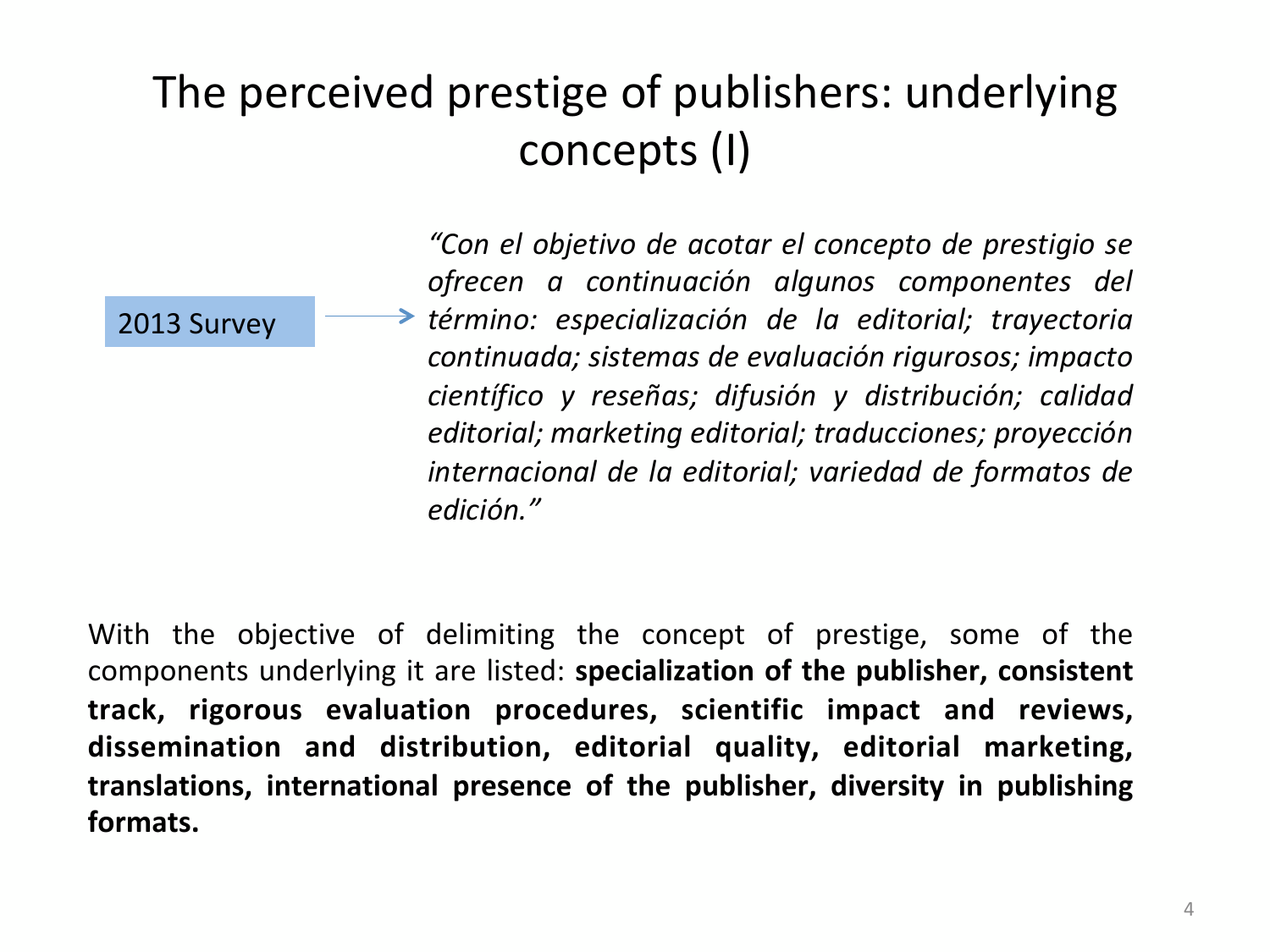# The perceived prestige of publishers: underlying concepts (II)



On a 0-5 scale, publishers' prestige was given an average score of 3.85 as an element of the quality of a publisher, only behind the existence of peer review (3.92)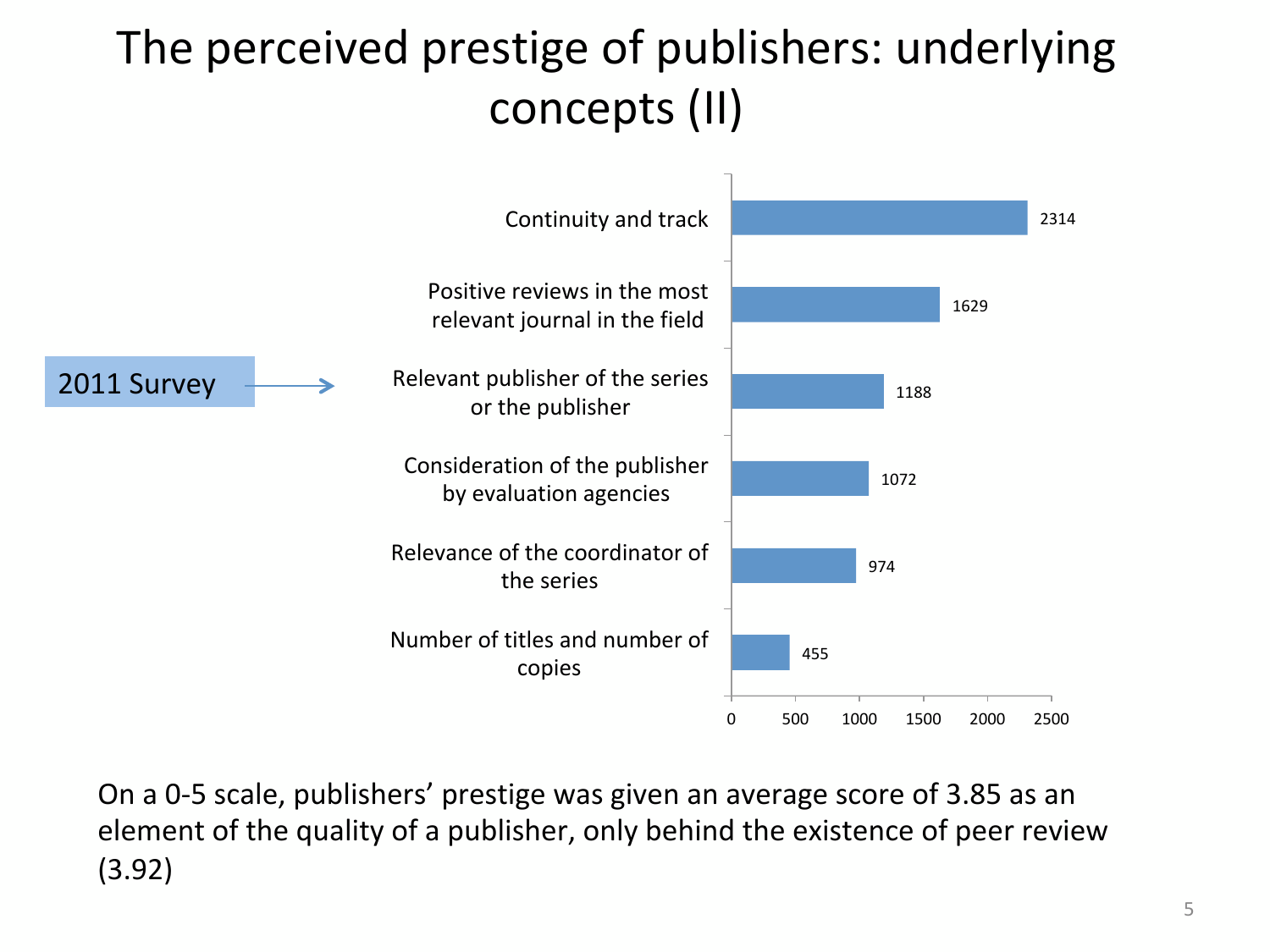## The perceived prestige of publishers: additional data (I)

### **Why prestige:**

- a) It includes encompasses severa lvariables which are relevant for scholars.
- b) Because it is the main concept assigned to quality publishers by evaluation agencies

### **Differential reliability:**

As with other construct measured from a survey, the reliability of the results is higher at the extremes and lower closer to the mean (in the case of prestige rankings, the median of the accumulative distribution) 

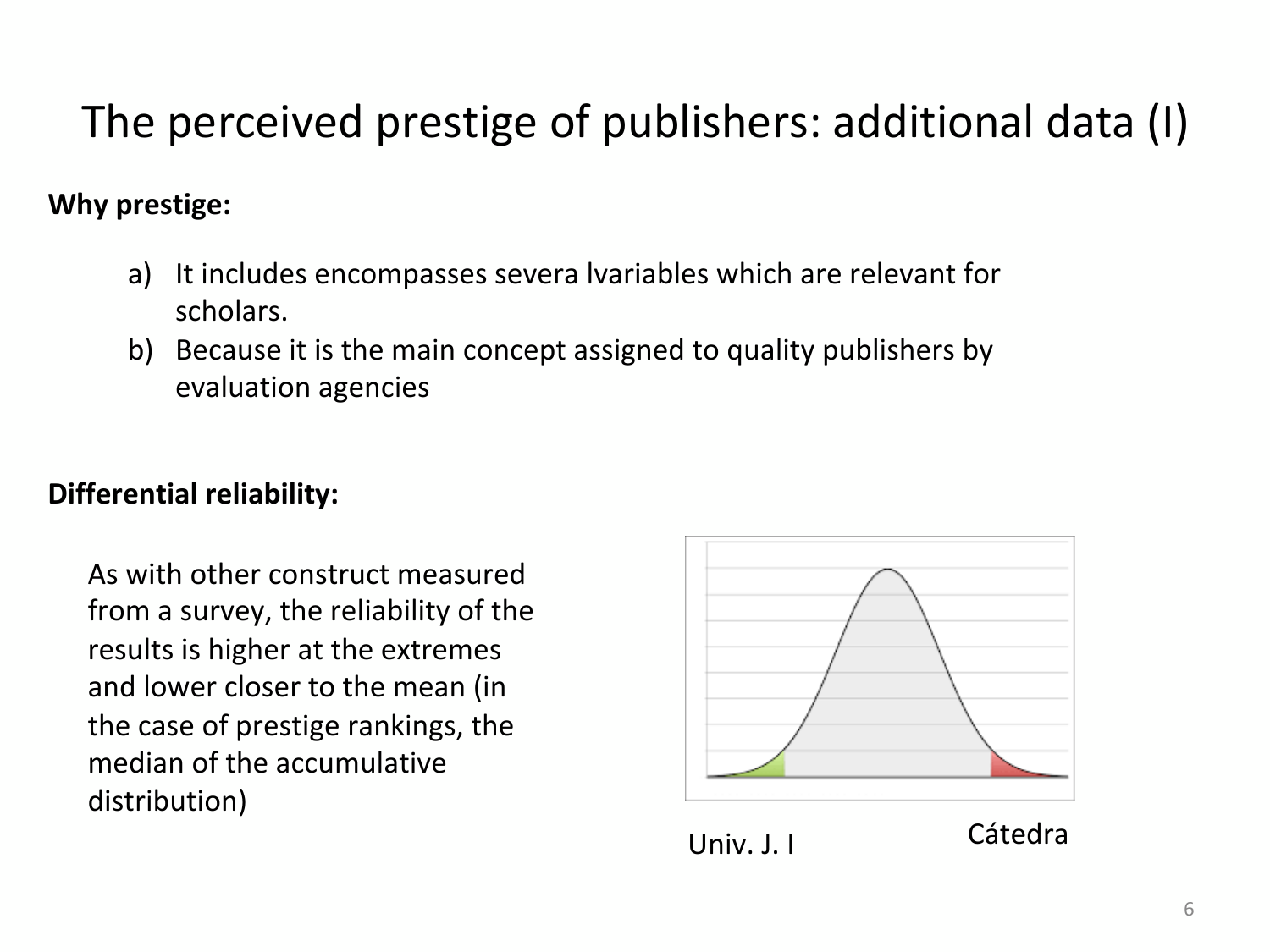# The perceived prestige of publishers: additional data (II)

### **Prestige as a lasting concept:**

Some scholars have mentioned publishers that ceased publishing books at the time the survey was sent. The acquisition of prestige by a publisher is a long term endeavor. Those publishers have contributed to the researchers work in the past or nowadays and are still relevant to the researcher.

### **Prestige from survey / Prestige from expert panel**

Quality, relevance and / or prestige derived from a survey is not substantially different in the intrinsic subjectivity of the judgment with respect to that of a panel of experts who rate publishers individually. If subjects surveyed are experts, then the main difference is one of number (over 2700 subjects)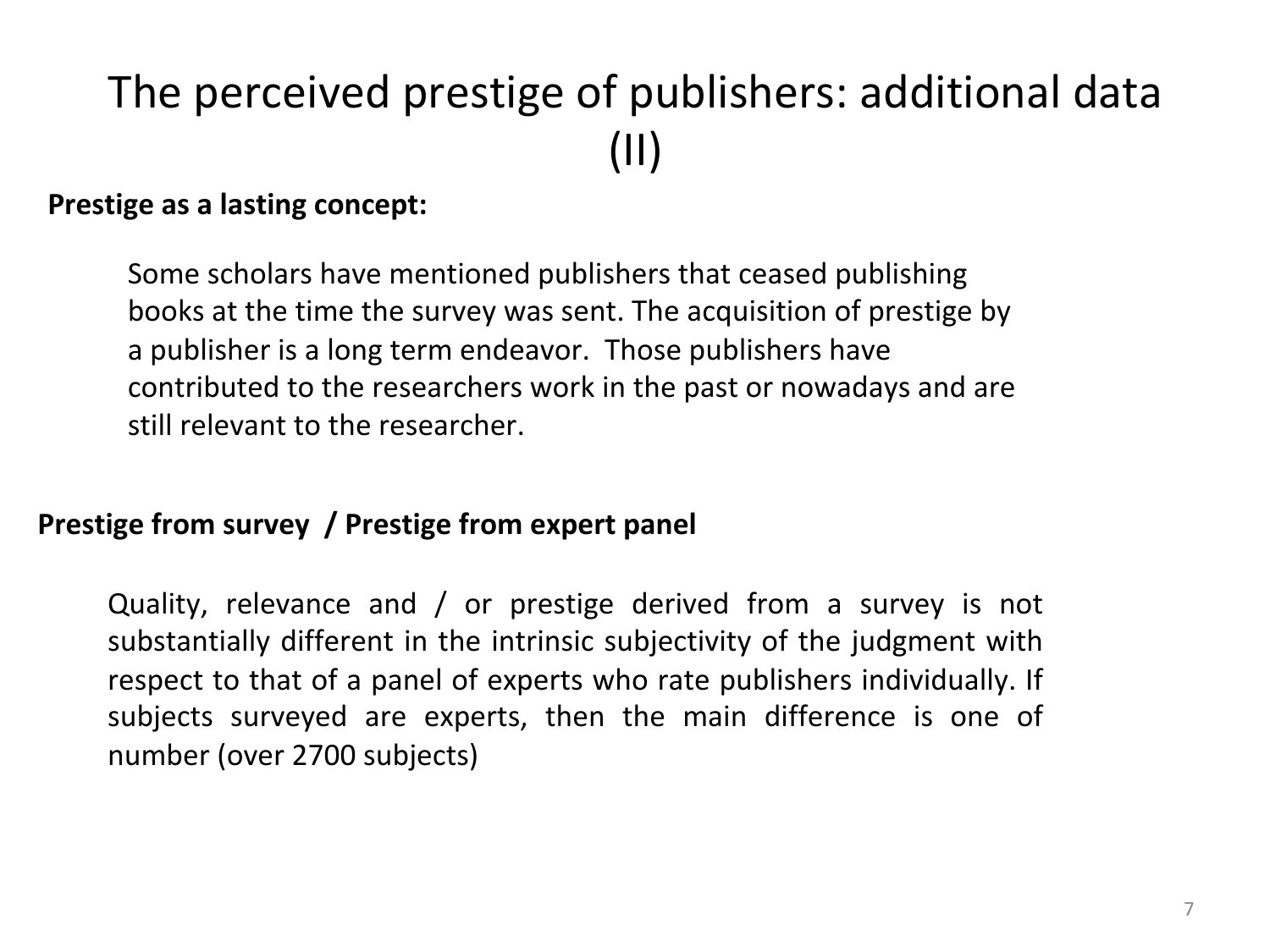## The perceived prestige of publishers: additional data (III)

Complementariness of the prestige and other indicators as elements for a nuanced evaluation

| Editorial $\pm$                     | En el informe de<br>especialistas externos especialistas externos<br>a la editorial (de la<br>colección) | En el informe de<br>a la editorial (de la<br>e ditorial) | En el informe de un<br>comité de lectura<br>interno (de la<br>co le cción) | En el informe de un<br>comité de lectura<br>interno (de la editorial) | En la opinión del<br>director/a de la<br>colección | En la opinión de l<br>director/a de la<br>editorial | Información sobre<br>sistema de revisión de<br>originales en su web |
|-------------------------------------|----------------------------------------------------------------------------------------------------------|----------------------------------------------------------|----------------------------------------------------------------------------|-----------------------------------------------------------------------|----------------------------------------------------|-----------------------------------------------------|---------------------------------------------------------------------|
| Editorial Reverte                   | o                                                                                                        |                                                          |                                                                            |                                                                       |                                                    |                                                     |                                                                     |
| Editorial Sindéres is               |                                                                                                          |                                                          | О                                                                          |                                                                       |                                                    | $\circ$                                             | $\circ$                                                             |
| Editorial Siníndice                 |                                                                                                          |                                                          |                                                                            | O                                                                     |                                                    | $\circ$                                             |                                                                     |
| Editorial Síntesis, S.A.            |                                                                                                          |                                                          |                                                                            | O                                                                     |                                                    | $\circ$                                             | O                                                                   |
| Editorial UOC                       | O                                                                                                        |                                                          |                                                                            | О                                                                     |                                                    | O                                                   |                                                                     |
| Editorial Universidad De Costa Rica |                                                                                                          |                                                          |                                                                            |                                                                       |                                                    |                                                     |                                                                     |
| Editorial Universidad Nacional      | О                                                                                                        |                                                          |                                                                            | O                                                                     |                                                    |                                                     |                                                                     |
| Editorial Universidad de Granada    |                                                                                                          |                                                          |                                                                            | O                                                                     |                                                    |                                                     |                                                                     |
| Editorial Universidad del Rosario   |                                                                                                          |                                                          |                                                                            | O                                                                     |                                                    |                                                     |                                                                     |

#### Shares Promedios. Ciencia, Tecnología y Medicina. Todas las editoriales

| Agricultura | Agricultura | Ciencias | Ciencias               | Informática | ' Informática |      | Ingenierías I Ingenierías I | Share Externo   Share Interno   Share Externo   Share Interno   Share Externo   Share Interno   Share Externo   Share Interno   Share Externo   Share Externo   Share Externo   Share<br>Medicina | Me |
|-------------|-------------|----------|------------------------|-------------|---------------|------|-----------------------------|---------------------------------------------------------------------------------------------------------------------------------------------------------------------------------------------------|----|
| 0.68        | 6.63        | 0.17     | $13.11$ $\blacksquare$ | 0.51        | 6.91          | 0.47 | 12.54                       | 0.19                                                                                                                                                                                              |    |

#### Shares Promedios. Ciencias Sociales y Humanidades. Todas las editoriales

|      |      |                    | Share Externo   Share Interno   Share Externo   Share Interno   Share Externo   Share Interno   Share Externo   Share Interno   Share Externo   Share Interno   Share Externo   Share Externo   Share Externo   Share Externo<br>Antropología   Antropología   Arqueología Y P.,   Arqueología Y P.,   Bellas Artes   Bellas Artes   Biblioteconomí.,   Biblioteconomí.,   Ciencias Políticas  Ciencias |      |                      |      |      |      |  |
|------|------|--------------------|---------------------------------------------------------------------------------------------------------------------------------------------------------------------------------------------------------------------------------------------------------------------------------------------------------------------------------------------------------------------------------------------------------|------|----------------------|------|------|------|--|
| 0.43 | 3,10 | $\vert 0.37 \vert$ | 8,82                                                                                                                                                                                                                                                                                                                                                                                                    | 0.11 | $\blacksquare$ 21.08 | 0.85 | 7.53 | 0.20 |  |
|      |      |                    |                                                                                                                                                                                                                                                                                                                                                                                                         |      |                      |      |      |      |  |

#### Shares internos y externos de la editorial. Ciencias Sociales y Humanidades

|                    |      |      | Share Externo   Share Interno   Share Externo   Share Interno   Share Externo   Share Interno   Share Externo   Share Interno   Shi<br>Editorial   Antropología   Antropología   Arqueología Y P.   Arqueología Y P.   Bellas Artes   Bellas Artes |      |      |      | Biblioteconomí Biblioteconomí Cien |      |  |
|--------------------|------|------|----------------------------------------------------------------------------------------------------------------------------------------------------------------------------------------------------------------------------------------------------|------|------|------|------------------------------------|------|--|
| Ediciones Polifemo | 0.00 | 0.00 | 0.20                                                                                                                                                                                                                                               | 7.94 | 0.04 | 2.64 | 0.00                               | 0,00 |  |
|                    |      |      |                                                                                                                                                                                                                                                    |      |      |      |                                    |      |  |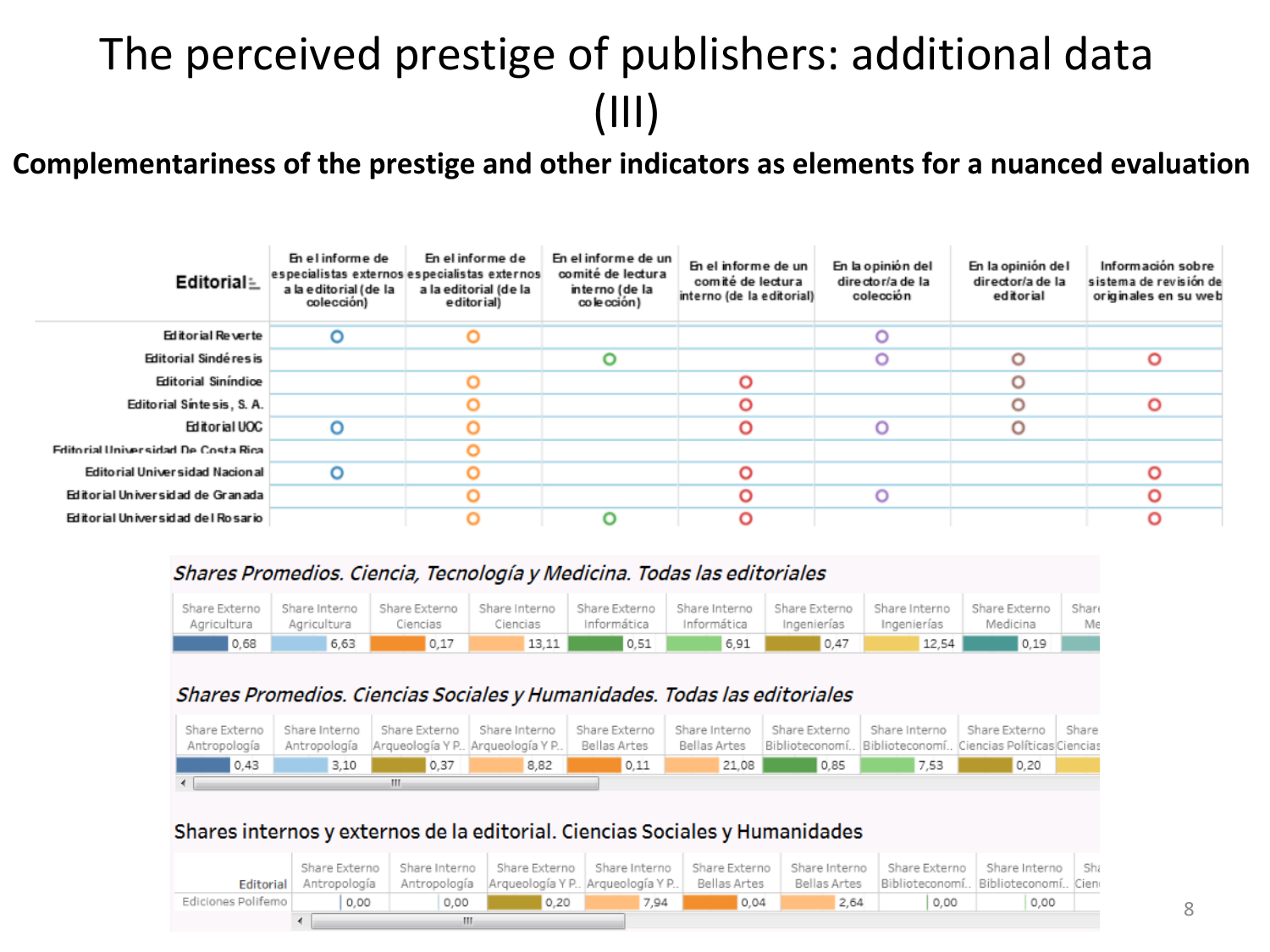# The perceived prestige of publishers: additional data (IV)

The individual case and the ecological inference fallacy : Yule-Simpson's paradox





Perceived prestige of publishers is not used as a direct method of evaluation, but as a support for evaluators. Their task is to assess individual cases.